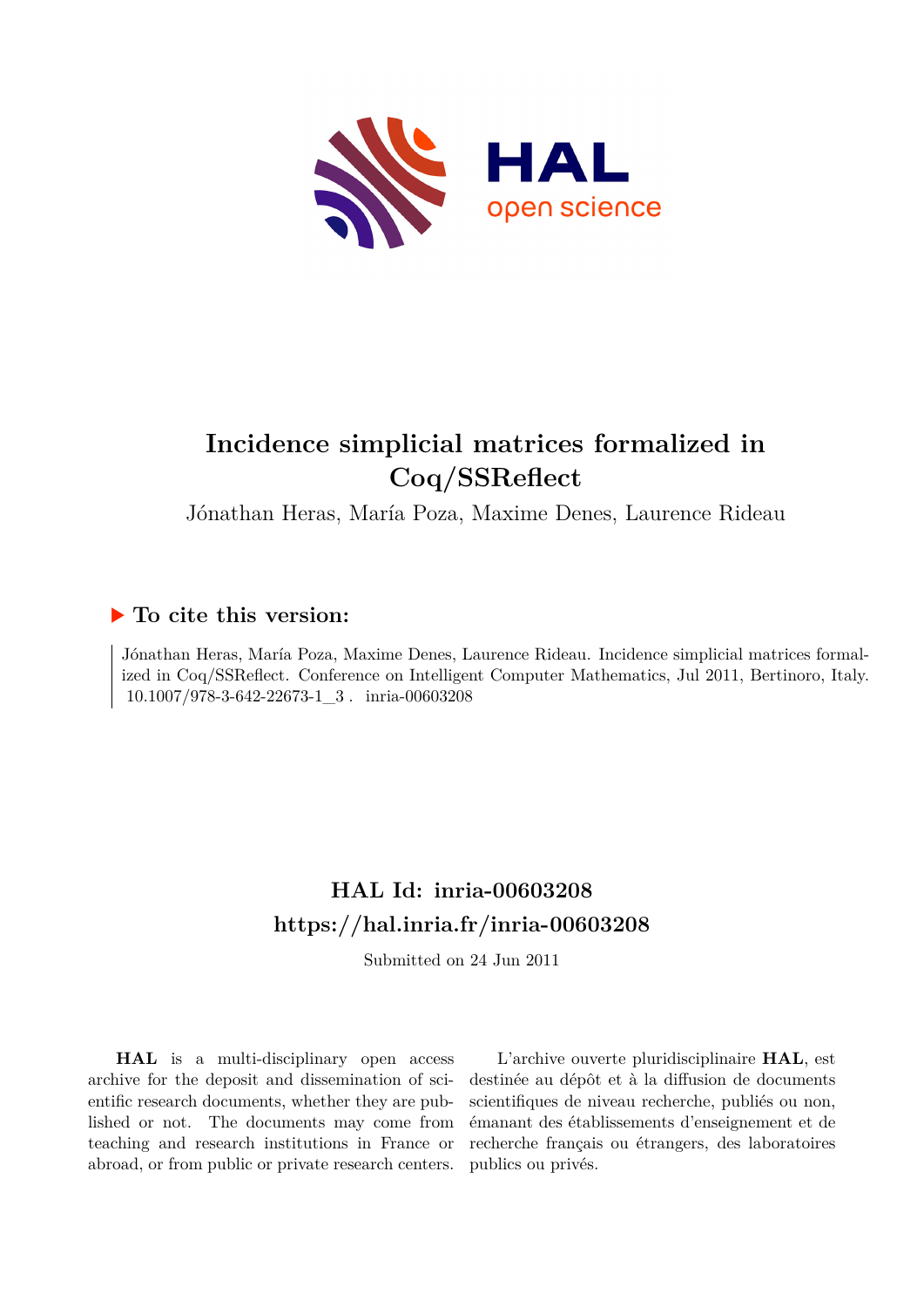## Incidence simplicial matrices formalized in Coq/SSReflect<sup>∗</sup>

Jónathan Heras $^{\rm l}$ , María Poza $^{\rm l}$ , Maxime Dénès $^{\rm 2}$ , and Laurence Rideau $^{\rm 2}$ 

<sup>1</sup>Department of Mathematics and Computer Science of University of La Rioja 1 {jonathan.heras,maria.poza}@unirioja.es 2 INRIA Sophia Antipolis - Méditerranée  $^{2}\{ {\rm Maxime. Denes, Laurence. Ridea} \} @ inria.fr$ 

June 24, 2011

#### **Abstract**

Simplicial complexes are at the heart of Computational Algebraic Topology, since they give a concrete, combinatorial description of otherwise rather abstract objects which makes many important topological computations possible. The whole theory has many applications such as coding theory, robotics or digital image analysis. In this paper we present a formalization in the COQ theorem prover of simplicial complexes and their incidence matrices as well as the main theorem that gives meaning to the definition of homology groups and is a first step towards their computation.

#### **1 Introduction**

Algebraic Topology is a vast and complex subject, in particular mixing Algebra and (combinatorial) Topology. Algebraic Topology consists of trying to use as much as possible "algebraic" methods to attack topological problems. For instance, one can define some special groups associated with a topological space, in a way that respects the relation of homeomorphism of spaces. This allows one to study properties about topological spaces by means of statements about groups, which are often easier to prove.

However, in spite of being an abstract mathematical subject, Algebraic Topology methods can be implemented in software systems and then applied to different contexts such as coding theory [[Woo89](#page-11-0)], robotics [[Mac03](#page-11-1)] or digital image analysis [[GDMRSP05,](#page-11-2) [GDR05](#page-11-3)] (in this last case, in particular in the study of medical images [[SGF03](#page-11-4)]). Nevertheless, if we want to use these systems in real life problems, we have to be completely sure that the systems are correct. Therefore, to increase the reliability of these methods and the systems that implement them, we can use Theorem Proving tools. In this paper we are going to focus on the verification of some results about a mathematical structure which can be useful, among others things, to study properties of digital images.

Simplicial complexes are topological abstract structures which provide a good framework to apply topological methods to analyse digital images. Intuitively, a simplicial complex is a generalization of the notion of graph to higher dimensions. Indeed, all the simplicial complexes of dimension less than two are graphs.

A central problem in this context consists of computing homology groups of simplicial complexes. Homology groups characterize both the number and the type of holes and the number of connected components of a simplicial complex. This type of information is used, for instance, to determine similarities between proteins in molecular biology [[DEG99](#page-10-0)].

In the context of the computation of homology groups, we can highlight the Kenzo program [[DSS98](#page-11-5)], a successful Computer Algebra system, implemented in Common Lisp, which has obtained some homology groups not confirmed nor refuted by any other means.

There are two different ways of computing homology groups in Kenzo depending on the type of the object. On the one hand, the task of calculating homology groups of a *finite object* is translated to a problem

<sup>∗</sup>Partially supported by Ministerio de Educación y Ciencia, project MTM2009-13842-C02-01, and by European Community FP7, STREP project ForMath.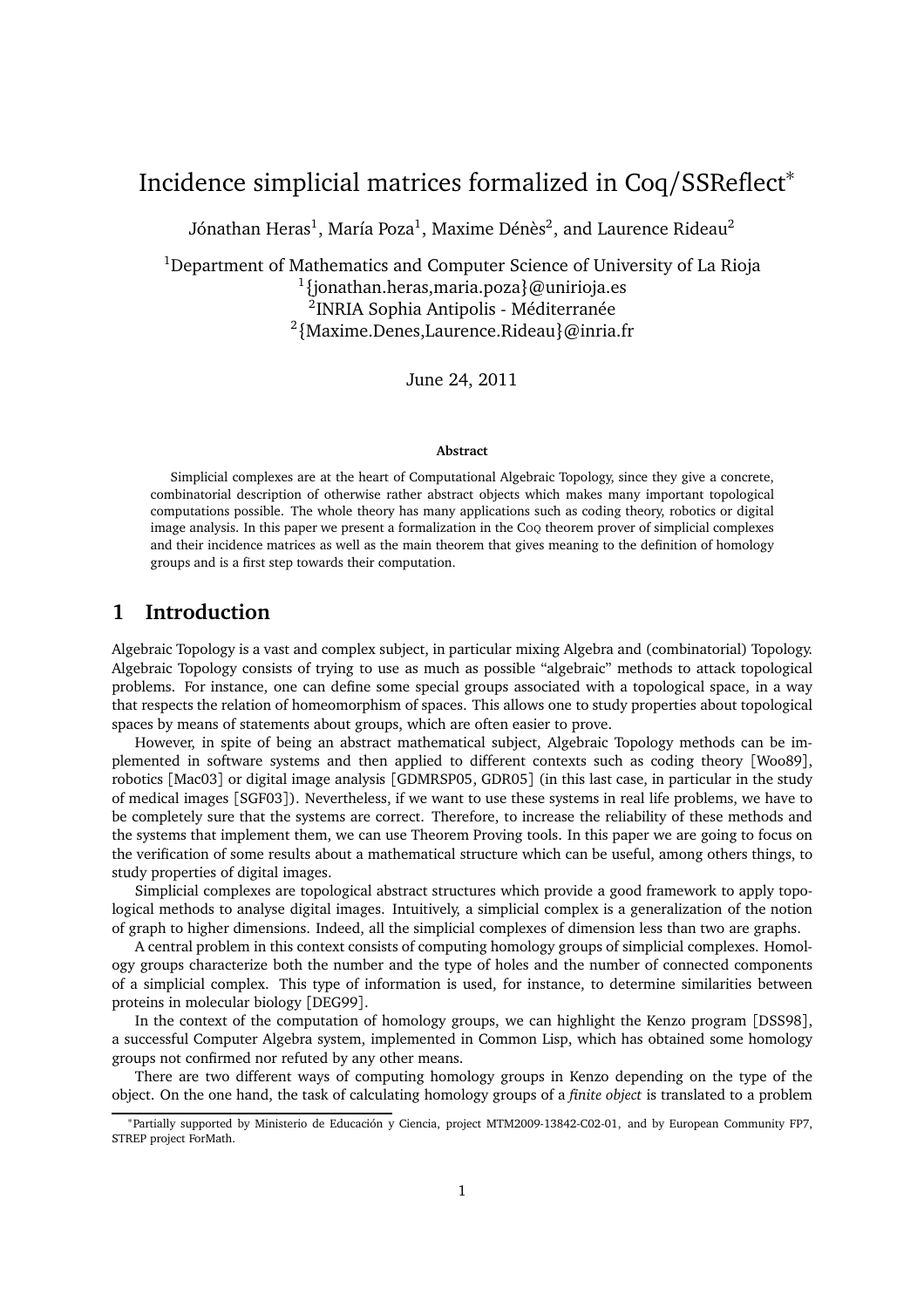of diagonalizing certain matrices called *incidence matrices*, see [[Veb31](#page-11-6)]. On the other hand, in the case of *non-finite type* objects, Sergeraert's effective homology [[RS06](#page-11-7)] theory, implemented in Kenzo, provides a framework where this question can be handled. Roughly speaking, the effective homology method links a non-finite type object, *X*, with a finite type object, *Y* , with the same homology groups; then the problem of computing the homology groups of *X* is reduced to the task of diagonalizing the *incidence matrices* of *Y* .

Sergeraert's ideas have been translated to theorem provers with the aim of not only formalizing the effective homology theory, but also applying formal methods to the study of Kenzo. Thus far, the main formalization efforts have been focused on theorems which provide the connection between non-finite type objects with finite type ones; here, we can distinguish the verification of the Basic Perturbation Lemma in the Isabelle/HOL proof assistant, see [[ABR08](#page-10-1)], or the formalization in COQ of the Effective Homology of Bicomplexes, see [[DR](#page-11-8)].

However, up to now, the question of formalizing the computation of homology groups of finite objects has not been undertaken. In this paper we discuss the formalization of simplicial complexes and their incidence matrices as well as the main theorem that gives meaning to the definition of homology groups. To this aim, we have used the proof assistant COQ [[tdt10,](#page-11-9) [BC04](#page-10-2)] as well as the SSREFLECT extension [[GM09](#page-11-10)] and the libraries it provides.

The rest of the paper is organized as follows. Section [2](#page-2-0) contains some preliminaries on Algebraic Topology. A sketch of the proof of the main theorem is presented in Section [3.](#page-5-0) A brief introduction to SSREFLECT is provided in Section [4.](#page-7-0) The main steps of the formalization are given in Section [5.](#page-8-0) The paper ends with a section of Conclusions and Further Work, and the bibliography.

#### <span id="page-2-0"></span>**2 Mathematical preliminaries**

In this section, we briefly provide the minimal standard background needed in the rest of the paper. We mainly focus on definitions. Many good textbooks are available for these definitions and results about them, the main one being maybe [[Mac63](#page-11-11)].

The notion of simplicial complex gives rise to the most elementary method to settle a connection between common Topology and Algebraic Topology. The notion of topological space is too abstract to perform computations. Simplicial complexes provide a purely combinatorial description of topological spaces which admit a triangulation. The computability of properties, such as homology groups, from a simplicial complex associated with a topological space is well-known and the algorithm uses simple linear algebra [[Veb31](#page-11-6)]. Then, an algebraic topologist can decide every sensible space (that is to say, a topological space which admit a triangulation) is a simplicial complex, making computations easier.

Let us start with some basic terminology. Let *V* be an ordered set, called the *vertex set*. An *(abstract) simplex* over *V* is any finite subset of *V*. An *(abstract) n-simplex* over *V* is a simplex over *V* whose cardinality is equal to *n* + 1. Given a simplex *α* over *V*, we call subsets of *α faces* of *α*.

**Definition 1** An *(ordered abstract) simplicial complex* over *V* is a set of simplices  $K$  over *V* such that it is closed by taking faces (subsets); that is to say, if  $\alpha \in \mathcal{K}$  all the faces of  $\alpha$  are in  $\mathcal{K}$ , too.

Let  $\mathscr K$  be a simplicial complex. Then the set  $S_n(\mathscr K)$  of *n*-simplices of  $\mathscr K$  is the set made of the simplices of cardinality  $n + 1$ .

**Example 1** Let us consider  $V = (0, 1, 2, 3, 4, 5, 6)$ .

The small simplicial complex drawn in Figure [1](#page-3-0) is mathematically defined as the object:

$$
\mathcal{K} = \left\{ \begin{array}{c} \emptyset, (0), (1), (2), (3), (4), (5), (6), (0, 1), (0, 2), (0, 3), (1, 2), \\ (1, 3), (2, 3), (3, 4), (4, 5), (4, 6), (5, 6), (0, 1, 2), (4, 5, 6) \end{array} \right\}
$$

It is worth noting that simplicial complexes can be infinite. For instance if  $V = N$  and the simplicial complex  $\mathscr K$  is  $\{(n)\}_{n\in\mathbb N}\cup\{(0,n)\}_{n\geq 1}$  , the simplicial complex obtained can be seen as an infinite bunch of segments.

**Definition 2** A *facet of a simplicial complex <i>X over V* is a maximal simplex with respect to the subset order ⊆ *among the simplexes of*  $K$ .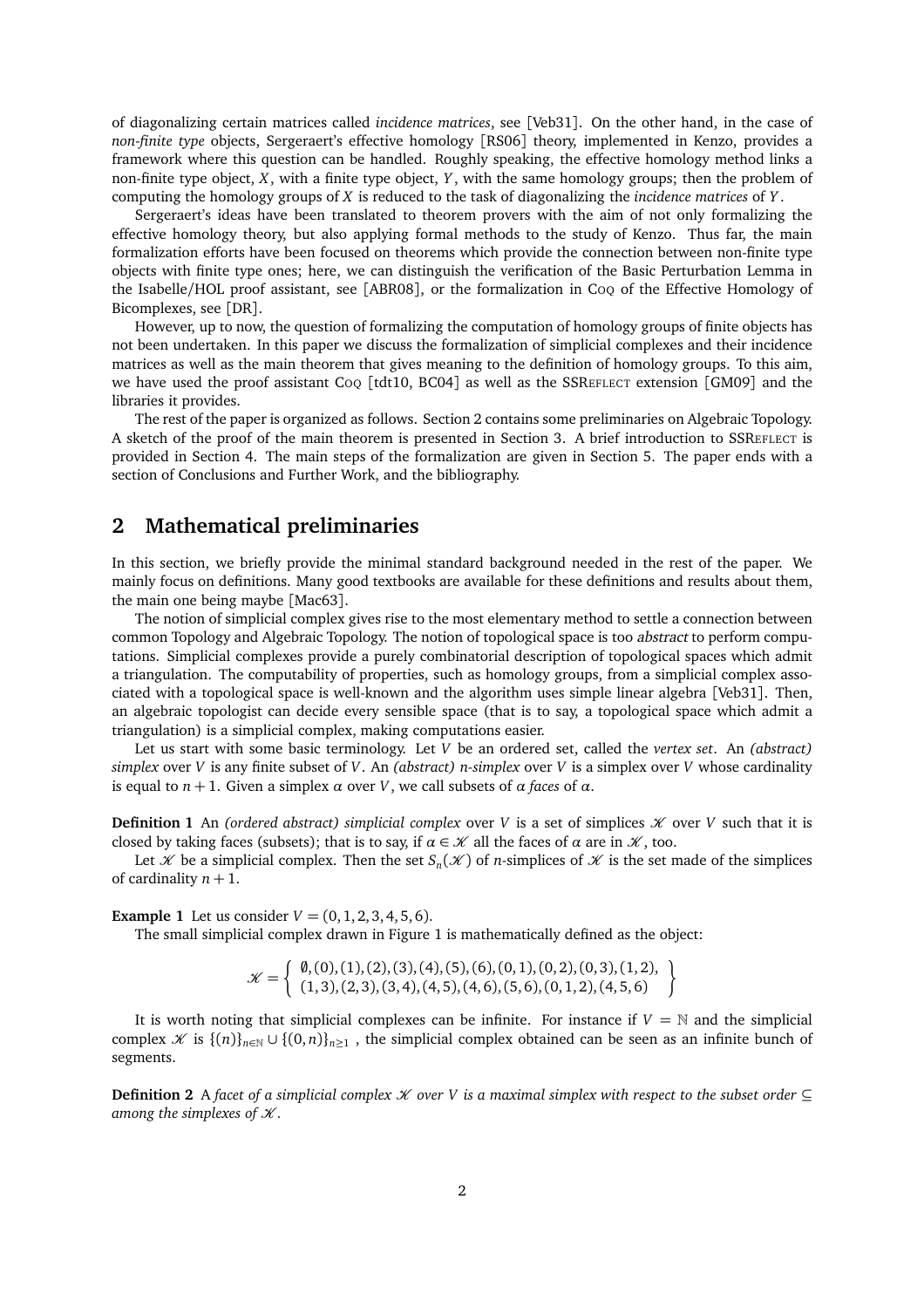

<span id="page-3-0"></span>Figure 1: Butterfly Simplicial Complex

**Example 2** The facets of the simplicial complex depicted in Figure [1](#page-3-0) are:

$$
\{(0,3), (1,3), (2,3), (3,4), (0,1,2), (4,5,6)\}
$$

To construct the simplicial complex associated with a sequence of facets,  $\mathscr{F}$ , we generate all the faces of the simplexes of  $\mathscr F$ . Subsequently, if we perform the set union of all the faces we obtain the simplicial complex associated with  $\mathcal{F}$ .

**Definition 3** Let  $K$  be a simplicial complex over *V*. Let *n* and *i* be two integers such that  $n \ge 1$  and  $0 \le i \le n$ . Then the *face operator*  $\partial_i^n$  is the linear map  $\partial_i^n : S_n(\mathcal{K}) \to S_{n-1}(\mathcal{K})$  defined by:

$$
\partial_i^n((v_0,\ldots,v_n))=(v_0,\ldots,v_{i-1},v_{i+1},\ldots,v_n)
$$

the *i*-th vertex of the simplex is removed, so that an  $(n - 1)$ -simplex is obtained.

Now, we are going to introduce a central notion in Algebraic Topology. We assume as known the notions of ring, module over a ring and module morphism (see [[Jac89](#page-11-12)] for details).

**Definition 4** Given a ring *R*, a *graded module M* is a family of left *R*-modules  $(M_n)_{n\in\mathbb{Z}}$ .

Definition 5 Given a pair of graded modules *M* and *M'*, a graded module morphism f of degree *k* between them is a family of module morphisms  $(f_n)_{n \in \mathbb{Z}}$  such that  $f_n : M_n \to M'_{n+k}$  for all  $n \in \mathbb{Z}$ .

**Definition 6** Given a graded module *M*, a *differential*  $(d_n)_{n \in \mathbb{Z}}$  is a family of module endomorphisms of *M* of degree  $-1$  such that  $d_{n-1} \circ d_n = 0$  for all  $n \in \mathbb{Z}$ .

The previous definitions define a graded structure and a way of going from a level of the structure to the inferior one. From the previous definitions, the notion of chain complex is defined as follows.

Definition 7  $\,$  A *chain complex C* $_{*}$  is a family of pairs  $(C_n,d_n)_{n\in\mathbb{Z}}$  where  $(C_n)_{n\in\mathbb{Z}}$  is a graded module and  $(d_n)_{n\in\mathbb{Z}}$ is a differential on  $(C_n)_{n\in\mathbb{Z}}$ .

The module  $C_n$  is called the module of *n*-chains. The image  $B_n = im d_{n+1} \subseteq C_n$  is the (sub)module of *n*-boundaries. The kernel  $Z_n = \text{ker } d_n \subseteq C_n$  is the (sub)module of *n-cycles*.

Given a chain complex  $C_* = (C_n, d_n)_{n \in \mathbb{Z}}$ , the identities  $d_{n-1} \circ d_n = 0$  are equivalent to the inclusion relations  $B_n \subseteq Z_n$ : every boundary is a cycle but the converse is not generally true. Thus, the next definition makes sense.

**Definition 8** Let  $C_* = (C_n, d_n)_{n \in \mathbb{Z}}$  be a chain complex of *R*-modules. For each degree  $n \in \mathbb{Z}$ , the *n-homology module* of *C*<sup>∗</sup> is defined as the quotient module

$$
H_n(C_*)=\frac{Z_n}{B_n}
$$

Once we have defined the notions of simplicial complexes and chain complexes, we can define the link between them considering  $Z$  as the ring  $R$ ; the most common case in Algebraic Topology.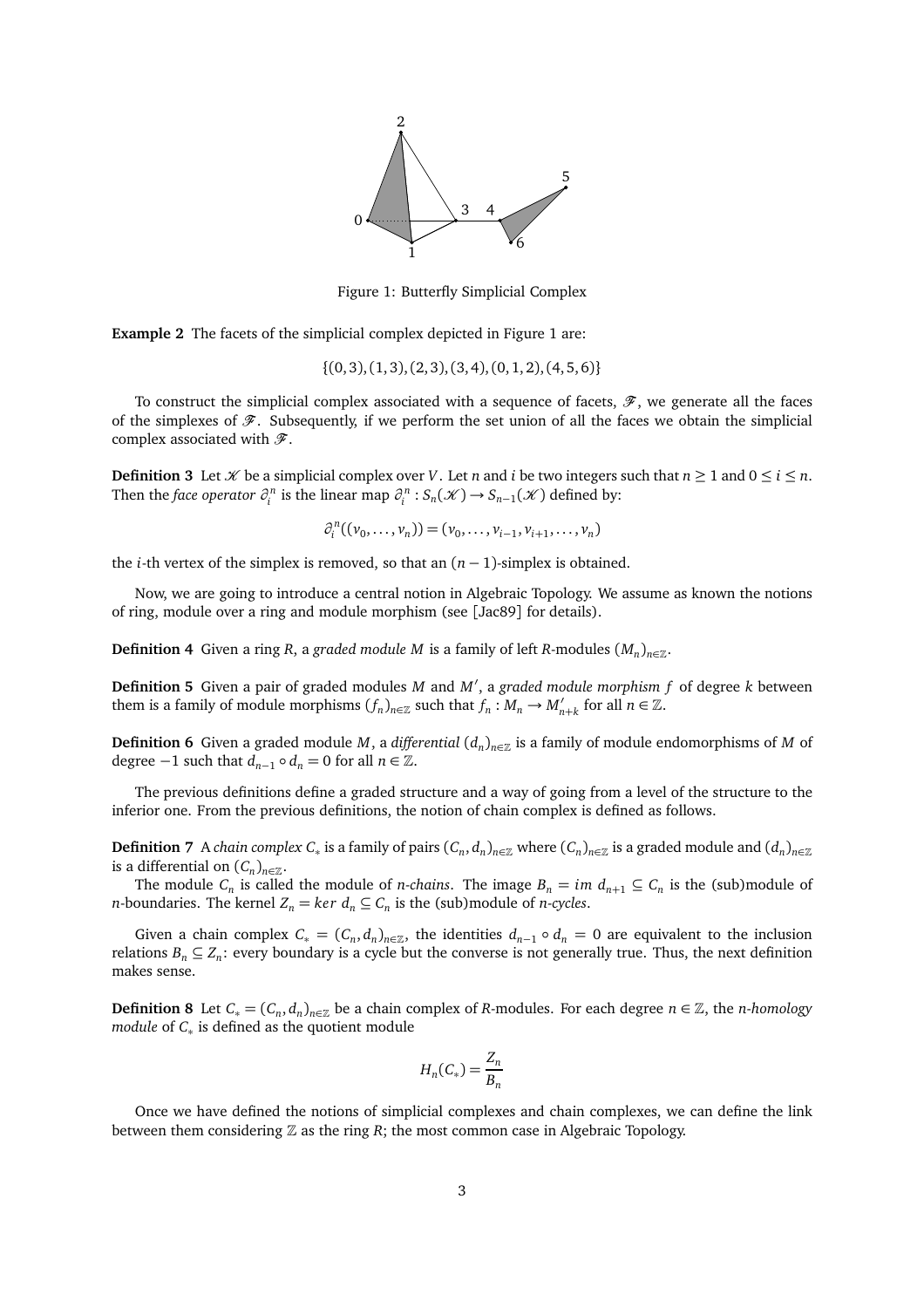**Definition 9** Let ∦ be a simplicial complex over *V*. Then *the chain complex C<sub>∗</sub>(∦) canonically associated* with  $K$  is defined as follows. The chain group  $C_n(\mathcal{K})$  is the free  $\mathbb Z$  module generated by the *n*-simplices of  $\mathcal{K}$ . In addition, let  $(v_0, \ldots, v_n)$  be an *n*-simplex of  $\mathcal{K}$ , the differential of this simplex is defined as:

$$
d_n := \sum_{i=0}^n (-1)^i \partial_i^n
$$

In order to clarify the notion of chain complex canonically associated with a simplicial complex, let us present an example. The chain complexes associated with simplicial complexes are good candidates for this purpose.

**Example 3** Let  $\mathcal X$  be the simplicial complex defined in Figure [1.](#page-3-0) The chain complex  $C_*(\mathcal X)$  canonically associated with  $\mathcal X$  is:

$$
\cdots \to 0 \to C_2(\mathcal{K}) \xrightarrow{d_2} C_1(\mathcal{K}) \xrightarrow{d_1} C_0(\mathcal{K}) \to 0 \to \cdots
$$

where there are 3 associated chain groups:

- $C_0(\mathcal{K})$ , the free  $\mathbb{Z}$ -module on the set of 0-simplexes (vertices)  $\{(0), (1), (2), (3), (4), (5), (6)\}.$
- $C_1(\mathcal{K})$ , the free  $\mathbb{Z}$ -module on the set of 1-simplexes (edges)  $\{(0, 1), (0, 2), (0, 3), (1, 2), (1, 3), (2, 3), (3, 4), (4, 5), (4, 6), (5, 6)\}.$
- $C_2(\mathcal{K})$ , the free  $\mathbb{Z}$ -module on the set of 2-simplexes (triangles)  $\{(0, 1, 2), (4, 5, 6)\}.$

The elements of either of those groups  $C_p$  are linear integer combinations of the corresponding basis (set of  $\sigma_i$ 's), i.e. elements of the form  $\sum \lambda_i \sigma_i$ ,  $\lambda_i \in \mathbb{Z}$ .

The differential homomorphism is in this case:

<span id="page-4-0"></span>
$$
d_n((v_0,\ldots,v_n)) := \sum_{i=0}^n (-1)^i (v_0,\ldots,v_{i-1},v_{i+1},\ldots,v_n)
$$
 (1)

For instance,  $d_2((0,1,2)) = (1,2) - (0,2) + (0,1)$ .

From the previous definition, we can introduce a very useful concept for the computation of homology groups of simplicial complexes.

**Definition 10** Let  $\mathcal{K}$  be a simplicial complex over *V* and let *n* be an integer such that  $n \geq 1$ . The *n*-th *incidence matrix of*  $K$  over the ring  $\mathbb{Z}$ , denoted by  $M_n(\mathscr{K}, \mathbb{Z})$ , represents the  $(n-1)$ -simplices of  $\mathscr{K}$  as rows and the *n*-simplices of  $K$  as columns. Assuming an ordering on the simplices of the same dimension (in the rest of the paper we assume that the simplices of the same dimension will be ordered),  $M_n(\mathscr{K},\mathbb{Z})$  is  $[a_i^j]$ *i* ] where *i* ranges from 1 to the cardinality of  $S_{n-1}(\mathcal{K})$ , *j* ranges from 1 to the cardinality of  $S_n(\mathcal{K})$  and the value of  $a_i^j$ *i*<sub>i</sub> is the coefficient of the *i*-th (*n* − 1)-simplex in the differential of the *j*-th *n*-simplex; then  $a_i^j$  $\int\limits_i^j$  is a value in  $\{0, \pm 1\}$ .

**Example 4** If we impose a lexicographical order on the simplices of the same dimension of the simplicial complex depicted in Figure [1](#page-3-0) (if  $v = (a_0, \ldots, a_n)$  and  $w = (b_0, \ldots, b_n)$  are *n*-simplices of the simplicial complex, then  $v < w$  if  $a_0 < b_0$ , or  $a_0 = b_0$  and  $a_1 < b_1$ , or  $a_0 = b_0$  and  $a_1 = b_1$  and  $a_2 < b_2$ ,..., or  $a_0 = b_0, \ldots a_{n-1} = b_{n-1}$  and  $a_n < b_n$ ), then its first incidence matrix is:

|     |                              |                |                |                |                |                |              | $(0,1)$ $(0,2)$ $(0,3)$ $(1,2)$ $(1,3)$ $(2,3)$ $(3,4)$ $(4,5)$ $(4,6)$ $(5,6)$ |
|-----|------------------------------|----------------|----------------|----------------|----------------|----------------|--------------|---------------------------------------------------------------------------------|
| (0) | $\sqrt{-1}$                  |                |                |                |                | $-1$ 0 0 0 0 0 | $\mathbf{0}$ |                                                                                 |
|     |                              |                |                |                |                |                |              | $(1)$   1 0 0 -1 -1 0 0 0 0 0 0                                                 |
|     |                              |                |                |                |                |                |              |                                                                                 |
|     | $(3)$   0 0 1 0 1 1 -1 0 0 0 |                |                |                |                |                |              |                                                                                 |
|     | $(4)$ 0                      | $\overline{0}$ | $\overline{0}$ |                |                |                |              | $0 \t 0 \t 0 \t 1 \t -1 \t -1 \t 0 \t 1$                                        |
|     | $(5)$ 0                      | $\overline{0}$ | $\mathbf{0}$   | $\overline{0}$ | $\overline{0}$ |                |              | $0 \t 0 \t 1 \t 0 \t -1$                                                        |
|     | $(6)$ ( 0                    | $\overline{0}$ | $\overline{0}$ |                |                |                |              | 0 0 0 0 0 0 1 1 /                                                               |

The relevance of the incidence matrices of simplicial complexes lies in the fact that they can be used to compute the homology groups of the simplicial complex by means of a diagonalization process, as explained for instance in [[Veb31](#page-11-6)].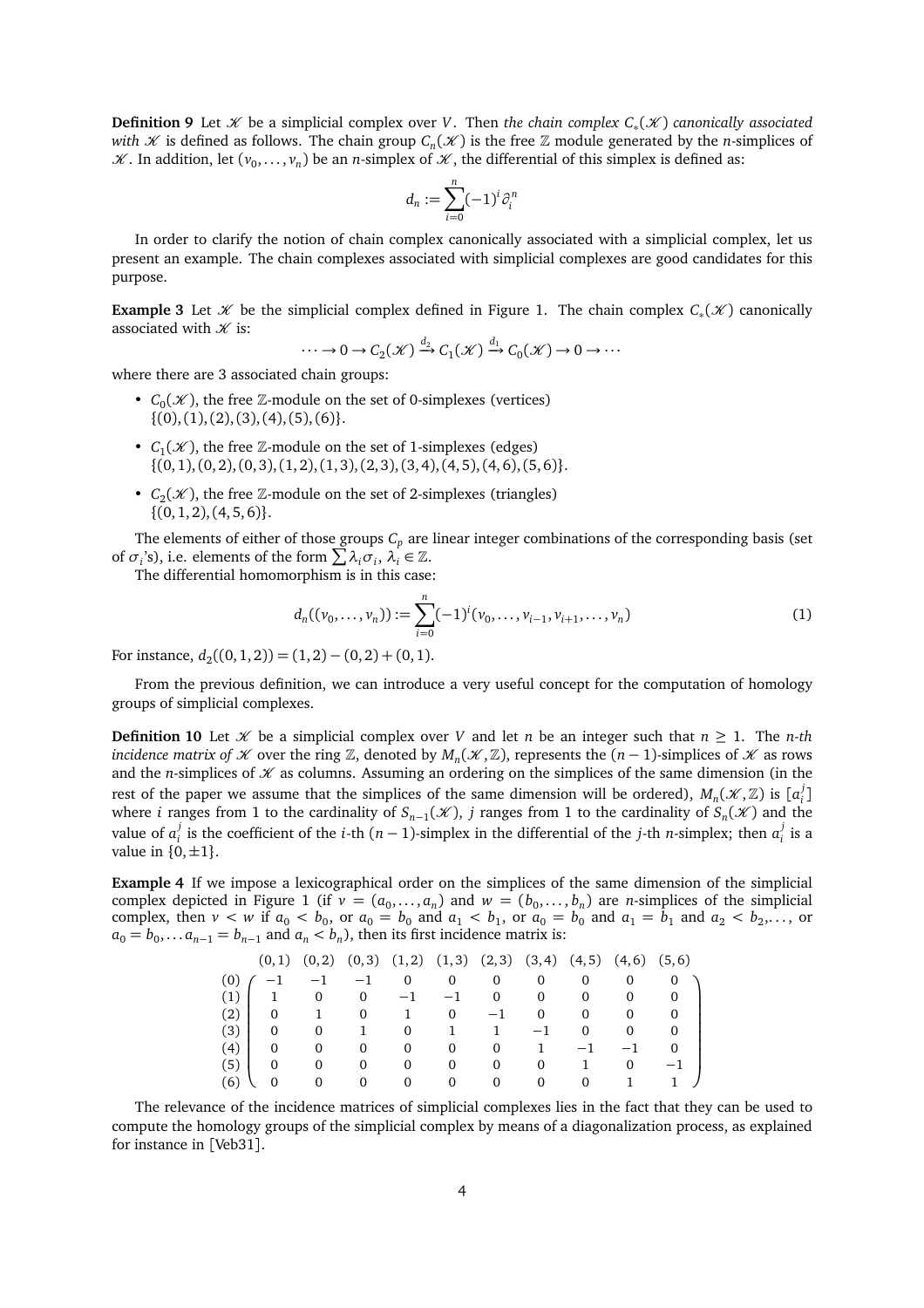

<span id="page-5-1"></span>Figure 2: A digital image and its simplicial complex representation

#### <span id="page-5-0"></span>**3 The theorem formalized and its context**

The definitions presented in the previous section are classical definitions from Algebraic Topology. However, since our final goal consists of working with mathematical objects coming from digital images, let us show how this machinery from algebraic topology may be used in this context.

It is worth noting that there are several methods to construct a simplicial complex from a digital image [[ADFQ03](#page-10-3)]. We are going to explain one of these methods. Roughly speaking, the chosen method consists of obtaining a sequence of facets from a digital image. Then, as we have explained in the previous section, we can obtain the simplicial complex associated with the facets. So, we only need to explain how to get the facets from a digital image.

We are going to work with monochromatic two dimensional images. An image can be represented by a finite 2-dimensional array of 1's and 0's in which the black pixels are represented by 1's and white pixels are represented by 0's.

Let  $\mathcal I$  be an image codified as a 2-dimensional array of 1's and 0's. Let  $V = (N, N)$  be the vertex set, each vertex is a pair of natural numbers. Let  $p = (a, b)$  be the coordinates of a black pixel in  $\mathcal{I}$ . For each *p* we can obtain two 2-simplexes which are two facets of the simplicial complex associated with  $\mathcal{I}$ . Namely, for each  $p = (a, b)$  we obtain the following facets:  $((a, b), (a+1, b), (a+1, b+1))$  and  $((a, b), (a, b+1), (a+1, b+1))$ . If we repeat the process for the coordinates of all the black pixels in  $\mathcal{I}$ , we obtain the facets of a simplicial complex associated with  $\mathcal{I}$ , let us called it  $\mathcal{K}_{d}$ .

**Example 5** Consider the image depicted in Figure [2.](#page-5-1) This image,  $\mathscr{I}$ , can be codified by means of the 2dimensional array: ((1,0),(0,1)). Then, with the previously explained process we obtain the facets of  $\mathcal{K}_{\varphi}$ . The coordinates of the black pixels are  $(0, 0)$  and  $(1, 1)$ , so the facets that we obtain are:

 $(((0,0),(1,0),(1,1)),((0,0),(0,1),(1,1)),((1,1),(2,1),(2,2)),((1,1),(1,2),(2,2)))$ 

We have presented a method to obtain a simplicial complex associated with a 2D-image, this process can be generalized to higher-dimensional images [[OS03](#page-11-13)].

It is worth noting that even the bigger digital images have always a finite number of components, hence a finite number of vertices and then our vertex set *V* consists of a finite number of vertices. Therefore, the simplicial complexes coming from digital images are always of finite type. This point will be important in our formalization.

Moreover, instead of working with the ring  $\mathbb{Z}$ , we consider the ring  $\mathbb{Z}/2\mathbb{Z}$  since the computation of homology groups is easier working with Z*/*2Z. This approach is usually followed when algebraic topology methods are applied to the study of digital images, see [[GDMRSP05,](#page-11-2) [GDR05](#page-11-3)].

Then, we are going to work with a different definition of the face operator and associated incidence matrices. Indeed, since coefficients (in Z*/*2Z) of opposite sign are identified, we do not have to deal with orientations of faces.

Thus, in the following  $\mathscr K$  will denote a simplicial complex over a finite set *V* and *n* an integer such that  $n \geq 1$ . The incidence matrix is now defined by:

**Definition 11** The *n-th incidence matrix of*  $K$  over the ring  $\mathbb{Z}/2\mathbb{Z}$ , denoted by  $M_n(\mathscr{K})$ , is a matrix of size *m* × *p*, where *m* is the cardinality of  $S_{n-1}(\mathcal{K})$  and *p* is cardinality of  $S_n(\mathcal{K})$ . Its coefficients [ $a_i^j$  $\binom{J}{i}$  are 1 if the *i*-th (*n* − 1)-simplex is a face of the *j*-th *n*-simplex and 0 otherwise.

Note that the *n-th incidence matrix of*  $K$  over the ring  $\mathbb{Z}/2\mathbb{Z}$  is the absolute value of the *n-th incidence matrix of*  $K$  over the ring  $\mathbb{Z}$ .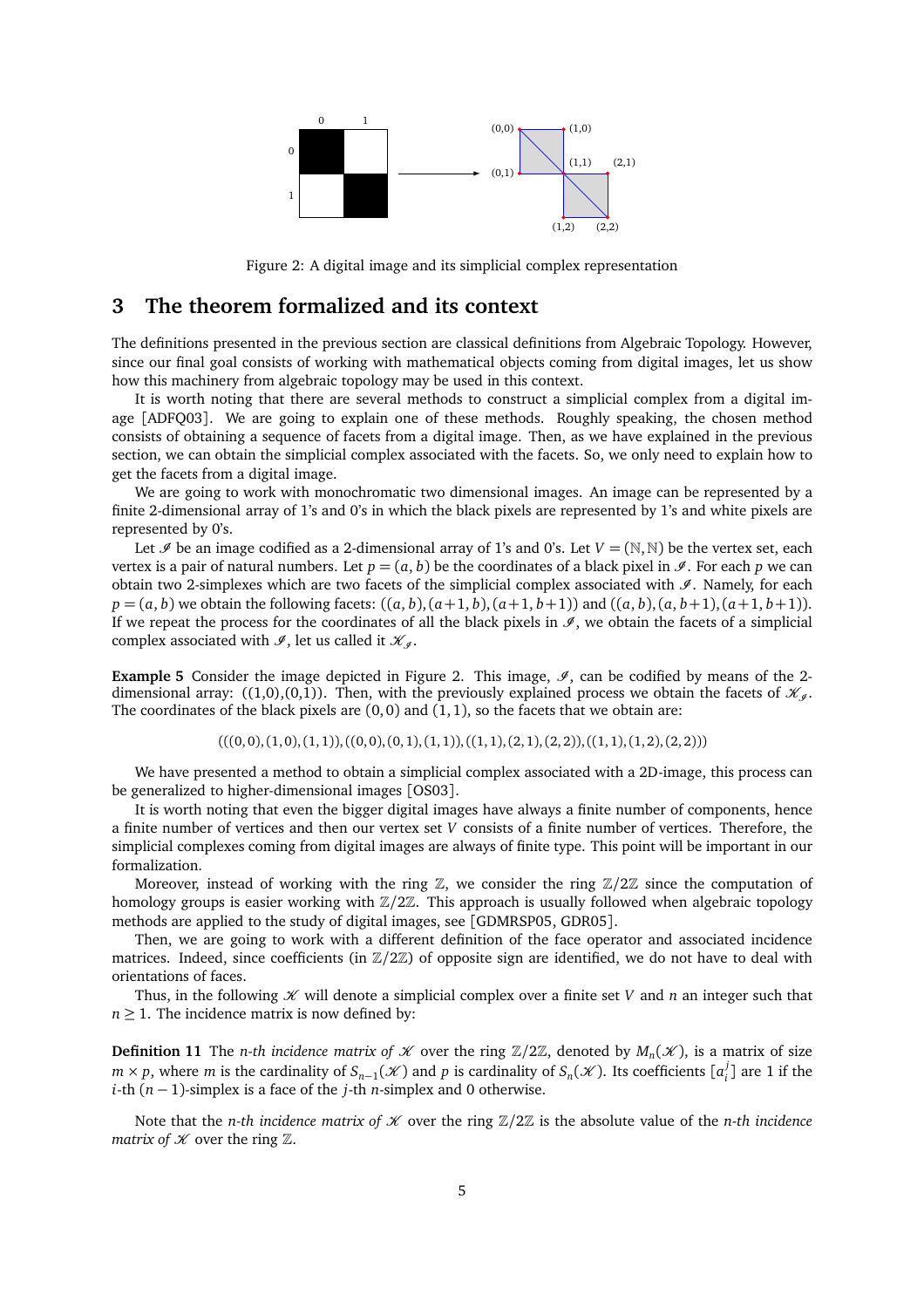Using this definition of incidence matrices, it is not necessary to use chain complexes to compute homology groups of simplicial complexes, but just applying a diagonalization process, as described in [[Veb31](#page-11-6)].

**Example 6** If we impose a lexicographical order on the simplices of the same dimension of the simplicial complex depicted in Figure [1,](#page-3-0) then its first incidence matrix over the ring  $\mathbb{Z}/2\mathbb{Z}$  is:

|     |          | $(0,1)$ $(0,2)$ $(0,3)$ $(1,2)$ $(1,3)$ $(2,3)$ $(3,4)$ $(4,5)$ $(4,6)$ $(5,6)$ |          |   |          |   |          |  |
|-----|----------|---------------------------------------------------------------------------------|----------|---|----------|---|----------|--|
|     |          |                                                                                 |          | O | O        |   |          |  |
|     |          |                                                                                 |          |   | $\Omega$ | 0 |          |  |
| (2) | $\Omega$ |                                                                                 |          |   |          | 0 | $\theta$ |  |
| (3) | $\Omega$ |                                                                                 | 0        |   |          |   |          |  |
|     |          |                                                                                 |          |   | 0        |   |          |  |
| (5) |          |                                                                                 | $\Omega$ | O | $\Omega$ |   |          |  |
| (6) |          |                                                                                 |          |   | 0        | 0 |          |  |

As we have said previously, incidence matrices of simplicial complexes come from the differentials of the chain complexes canonically associated with the simplicial complexes. Theses differentials satisfy a nilpotency condition  $(d_{n-1} \circ d_n = 0)$ .

Then, we can state and proof the following theorem that is analogous to this nilpotency condition on the incidence matrices we have defined above. It should be noted that the statement below is the immediate transcription of the one we formalized and proved in Coq/SSReflect.

<span id="page-6-0"></span>**Theorem 1** The product of the *n*-th incidence matrix of  $\mathcal{K}$  over the ring  $\mathbb{Z}/2\mathbb{Z}$ ,  $M_n(\mathcal{K})$ , and the  $(n+1)$ incidence matrix of  $\mathcal X$  over the ring  $\mathbb Z/2\mathbb Z$ ,  $M_{n+1}(\mathcal X)$  is equal to the null matrix.

*Sketch of the proof.* Let  $S_{n-1}$ ,  $S_n$ ,  $S_{n+1}$  be the set of  $(n-1)$ -simplices of  $K$ , the set of *n*-simplices of  $K$  and the set of  $(n + 1)$ -simplices of  $K$  respectively. Then,

$$
M_{n}(x) = \begin{pmatrix} s_{n+1} & s_{n+1} & s_{n+1} & s_{n+1} & s_{n+1} & s_{n+1} & s_{n+1} & s_{n+1} & s_{n+1} & s_{n+1} & s_{n+1} & s_{n+1} & s_{n+1} & s_{n+1} & s_{n+1} & s_{n+1} & s_{n+1} & s_{n+1} & s_{n+1} & s_{n+1} & s_{n+1} & s_{n+1} & s_{n+1} & s_{n+1} & s_{n+1} & s_{n+1} & s_{n+1} & s_{n+1} & s_{n+1} & s_{n+1} & s_{n+1} & s_{n+1} & s_{n+1} & s_{n+1} & s_{n+1} & s_{n+1} & s_{n+1} & s_{n+1} & s_{n+1} & s_{n+1} & s_{n+1} & s_{n+1} & s_{n+1} & s_{n+1} & s_{n+1} & s_{n+1} & s_{n+1} & s_{n+1} & s_{n+1} & s_{n+1} & s_{n+1} & s_{n+1} & s_{n+1} & s_{n+1} & s_{n+1} & s_{n+1} & s_{n+1} & s_{n+1} & s_{n+1} & s_{n+1} & s_{n+1} & s_{n+1} & s_{n+1} & s_{n+1} & s_{n+1} & s_{n+1} & s_{n+1} & s_{n+1} & s_{n+1} & s_{n+1} & s_{n+1} & s_{n+1} & s_{n+1} & s_{n+1} & s_{n+1} & s_{n+1} & s_{n+1} & s_{n+1} & s_{n+1} & s_{n+1} & s_{n+1} & s_{n+1} & s_{n+1} & s_{n+1} & s_{n+1} & s_{n+1} & s_{n+1} & s_{n+1} & s_{n+1} & s_{n+1} & s_{n+1} & s_{n+1} & s_{n+1} & s_{n+1} & s_{n+1} & s_{n+1} & s_{n+1} & s_{n+1} & s_{n+1} & s_{n+1} & s_{n+1} & s_{n+1} & s_{n+1} & s_{n+1} & s_{n+1} & s_{n+1} & s_{n+
$$

 $\mathbf{w} = r \mathbf{1} = \sharp |S_n|, r \mathbf{2} = \sharp |S_{n-1}| \text{ and } r \mathbf{3} = \sharp |S_{n+1}|.$  Thus,

$$
M_n(\mathcal{K}) \times M_{n+1}(\mathcal{K}) = \left( \begin{array}{ccc} c_{1,1} & \cdots & c_{1,r3} \\ \vdots & \ddots & \vdots \\ c_{r2,1} & \cdots & c_{r2,r3} \end{array} \right) \text{ where } c_{i,j} = \sum_{1 \leq k \leq r1} a_{i,k} \times b_{k,j}
$$

To prove that  $M_n \times M_{n+1}$  is equal to the null matrix, it is enough to prove that  $\forall i,j$  such that  $1 \leq i \leq \sharp|S_{n-1}|$ and  $1 \leq j \leq \sharp |S_{n+1}|$ , then  $c_{i,j} = 0$ . Each of these coefficients is written:

<span id="page-6-2"></span>
$$
c_{i,j} = \sum_{1 \leq k \leq r1} a_{i,k} \times b_{k,j}
$$

Since *k* enumerates the indices of elements of *S<sup>n</sup>* , we may write:

$$
c_{i,j} = \sum_{X \in S_n} F(S_{n-1}[i], X) \times F(X, S_{n+1}[j]) \text{ with } F(Y, Z) = \begin{cases} 1 & \text{if } Y \in dZ \\ 0 & \text{otherwise} \end{cases} \tag{2}
$$

*d Z* is the analogous in our context of the differential operator defined by [\(1\)](#page-4-0) and is equal to:

$$
dZ = \{ Z \setminus \{x\} \mid x \in Z \}
$$

This summation can be split depending on whether  $X \in \partial S_{n+1}[j]$  or  $X \notin \partial S_{n+1}[j]$ .

<span id="page-6-1"></span>
$$
c_{i,j} = \sum_{X \in S_n | X \in \partial S_{n+1}[j]} F(S_{n-1}[i], X) \times 1
$$
  
+ 
$$
\sum_{X \in S_n | X \notin \partial S_{n+1}[j]} F(S_{n-1}[i], X) \times 0
$$
  
= 
$$
\sum_{X \in S_n | X \in \partial S_{n+1}[j]} F(S_{n-1}[i], X)
$$
 (4)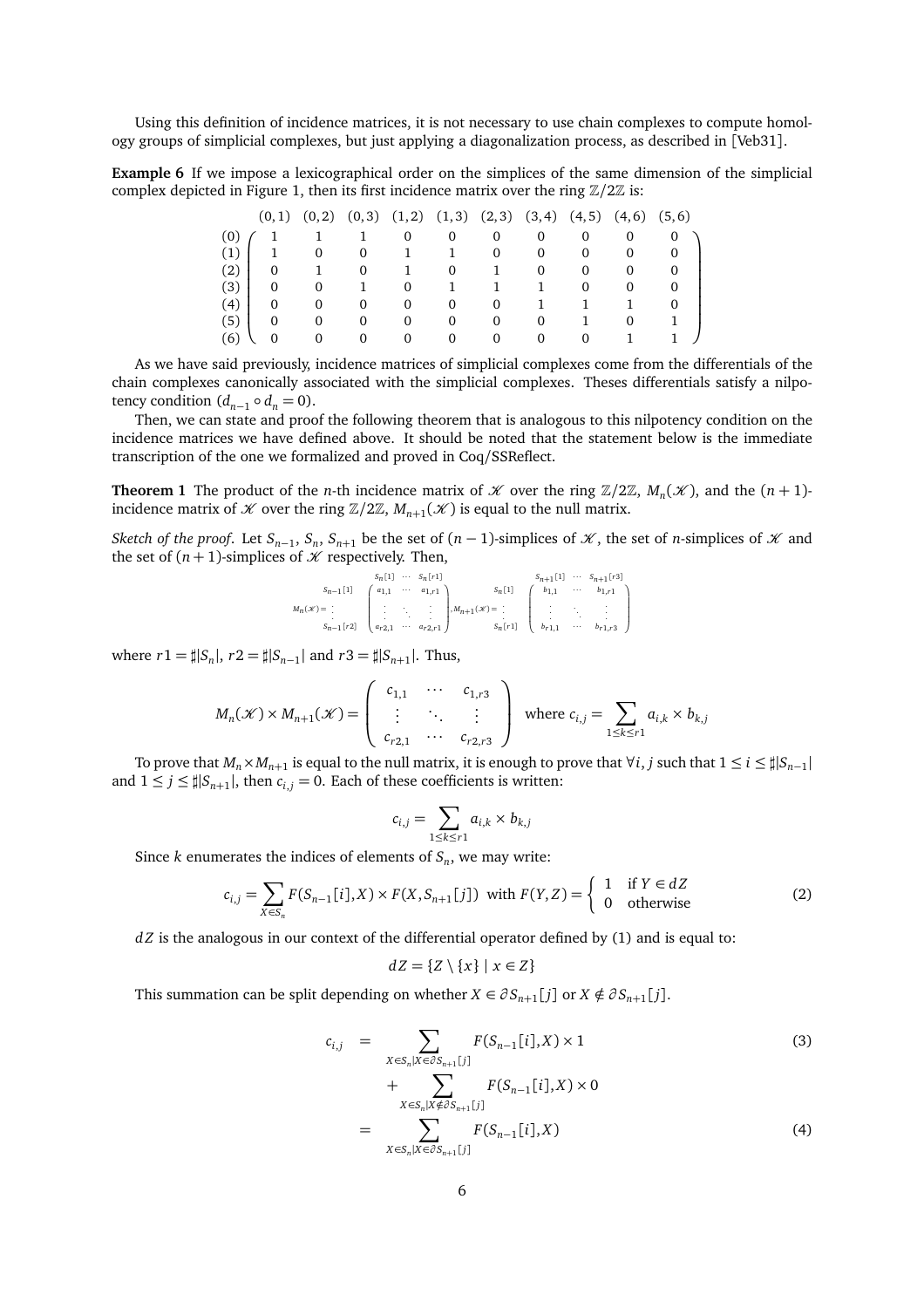The last summation is expressed over the image of the face operator  $x \mapsto S_{n+1}[j] \setminus \{x\}$  which, restricted to  $S_{n+1}[j]$ , is injective. Thus, we can reindex:

<span id="page-7-3"></span>
$$
c_{i,j} = \sum_{x \in S_{n+1}[j]} F(S_{n-1}[i], S_{n+1}[j] \setminus \{x\})
$$
\n(5)

Subsequently, this summation can also be split depending on whether  $x \in S_{n-1}[i]$  or  $x \notin S_{n-1}[i]$ .

<span id="page-7-1"></span>
$$
c_{i,j} = \sum_{x \in S_{n+1}[j] \mid x \in S_{n-1}[i]} F(S_{n-1}[i], S_{n+1}[j] \setminus \{x\}) + \sum_{x \in S_{n+1}[j] \mid x \notin S_{n-1}[i]} F(S_{n-1}[i], S_{n+1}[j] \setminus \{x\})
$$
(6)

<span id="page-7-2"></span>Let us note that if  $x \in S_{n-1}[i]$  then  $S_{n-1}[i] \not\subset S_{n+1}[j] \setminus \{x\}$ , hence the first sum above is 0.

$$
c_{i,j} = \sum_{x \in S_{n+1}[j] \mid x \notin S_{n-1}[i]} F(S_{n-1}[i], S_{n+1}[j] \setminus \{x\})
$$
(7)

Here, we can split our proof considering two cases:  $S_{n-1}[i] \not\subset S_{n+1}[j]$  and  $S_{n-1}[i] \subset S_{n+1}[j]$ .

In the first case, we have:  $\forall x \in S_{n-1}[i]$ ,  $F(S_{n-1}[i], S_{n+1}[j] \setminus \{x\}) = 0$ , hence the result holds.

In the second case,  $S_{n-1}[i] \subset S_{n+1}[j]$  implies that if  $x \notin S_{n-1}[i]$  then  $S_{n-1}[i] \in \partial S_{n+1}[j] \setminus \{x\}$ , so the terms are all 1.

<span id="page-7-4"></span>
$$
c_{i,j} = \sum_{x \in S_{n+1}[j] \mid x \notin S_{n-1}[i]} 1
$$
\n
$$
= \sharp |S_{n+1}[j] \setminus S_{n-1}[i]|
$$
\n
$$
= n + 2 - n = 2 = 0 \mod 2
$$
\n(8)

#### <span id="page-7-0"></span>**4 SSReflect basics**

To formalize Theorem [1,](#page-6-0) we have used SSREFLECT [[GM09](#page-11-10)], an extension for the COQ proof assistant [[BC04,](#page-10-2) [tdt10](#page-11-9)]. Its development was started by G. Gonthier during the formal proof of the Four Color Theorem [[Gon08](#page-11-14)] and is now involved in the formalisation of the Feit-Thompson theorem [[Mat](#page-11-15)].

SSREFLECT (for Small Scale Reflection) introduces a new language for tactics that eases the development of proof scripts. Another main feature is the generic reflection mechanism. More details on the SSREFLECT tactics language and reflection techniques are presented in its manual [[GM09](#page-11-10)].

Moreover, SSREFLECT provides a set of libraries embedding definitions and properties for a variety of mathematical structures. In our formalization, it is worth mentioning the following libraries:

- matrix.v: this library formalizes matrix theory, determinant theory and matrix decompositions. In our problem, this library is used to define incidence matrices, and to state and prove Theorem [1.](#page-6-0)
- finset.v and fintype.v: theory of finite sets and finite types. We use these libraries to define the basic concepts about simplicial complexes.
- bigop.v: generic indexed "big" operations, like  $\sum_{n=1}^n$ *i*=0 *f* (*i*) or  $\vert$  ) *i*∈*I f* (*i*) and their properties, which are useful to deal with the matricial product in Theorem [1.](#page-6-0)
- zmodp.v: additive group and ring  $\mathbb{Z}_p$ , together with field properties when *p* is a prime. As we work with elements of the field  $\mathbb{F}_2$ , we need this library.

For more precise details on these libraries we refer to [[BGBP08,](#page-10-4) [GMR](#page-11-16)<sup>+</sup>07]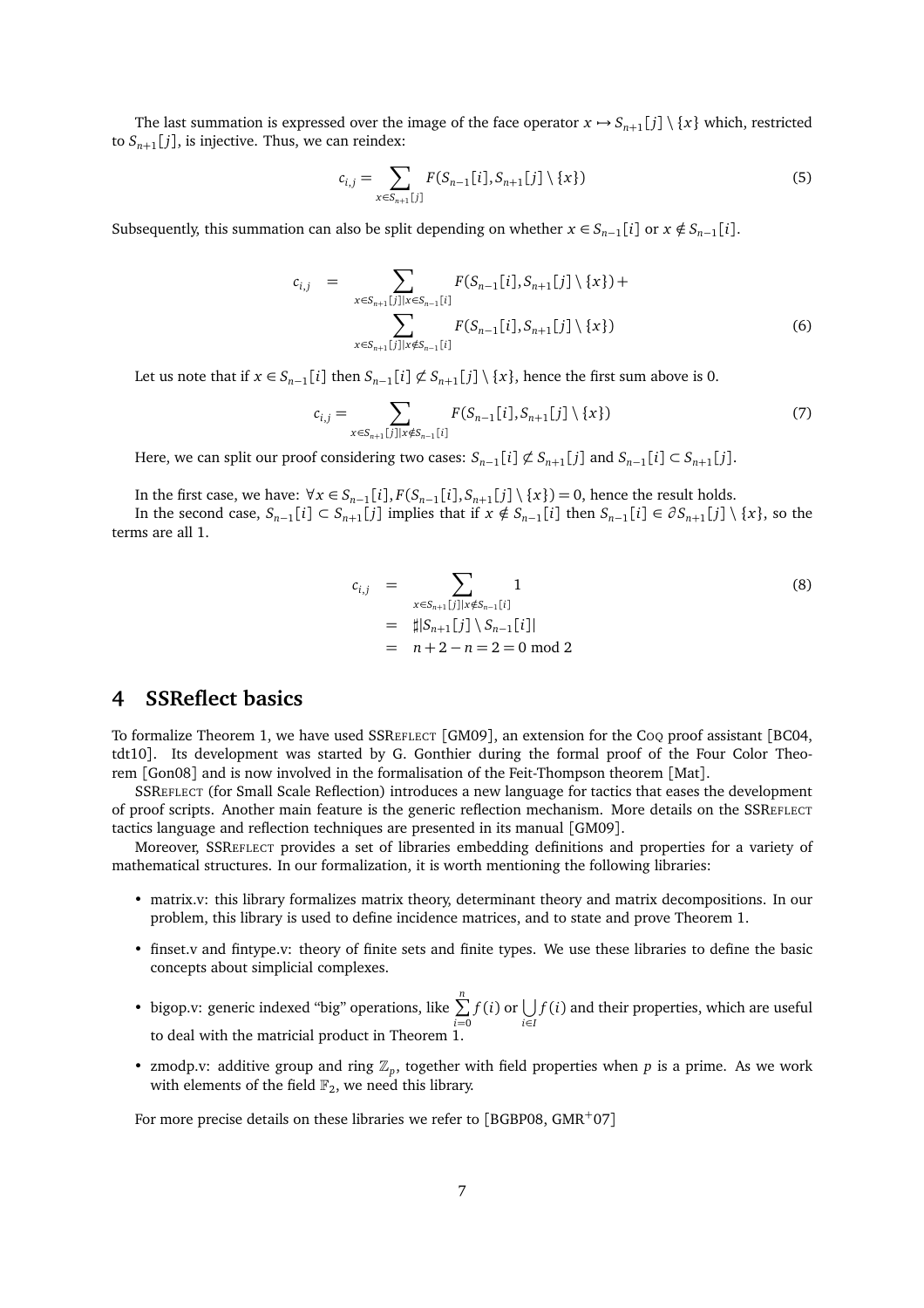#### <span id="page-8-0"></span>**5 Formal development**

The SSREFLECT libraries include all the necessary ingredients to represent the mathematical structures of our formalization.

First of all, we define the notions related to simplicial complexes. The vertices are represented by a finite type V. A simplex is defined as a finite set of vertices. Then, the definition of a simplicial complex as a set of simplices closed under inclusion is straightforward:

```
Variable V : finType.
Definition simplex := {set V}.
Definition simplicial_complex (c : {set simplex}) :=
 forall x, x \in c -> forall y : simplex, y \subset x -> y \in c.
```
Since we do not take into account the signs of the coefficients appearing in the incidence matrices, we define a face operator as a set difference (we remove a vertex from a simplex) and the boundary as the image of a simplex by the face operator.

Definition face\_op (S : simplex)  $(x : V) := S : \ X$ . Definition boundary (S : simplex) := (face\_op S) @: S.

We prove the correctness of our definition of boundary by showing it is equivalent to a subset relation with constraints on cardinality:

```
Lemma boundaryP: forall (S : simplex) (B : simplex),
 reflect (B \subset S /\ #|S| = #|B|.+1) (B \in boundary S).
```
The statement reflect P b expresses an equivalence between a proposition P and a boolean expression b. This allows to take advantage of the decidability of some propositions by going back and forth from their logical expressions (useful for reasoning) to their boolean counterparts (well suited for computations).

A key argument for our proof is the injectivity of the face operator above, which we establish as a lemma:

```
Lemma face_op_inj2: forall (S : simplex),
 {in S &, injective (face_op S)}.
```
The notation {in S &, P} performs localization of predicates: if P is of the form for all  $x, y$ , Qxy then { in S &, P} means for all x y, x \in S -> y \in S -> Qxy. In our case, injective f stands for for all  $x \vee y$ ,  $f \times = f \vee \neg > x = y$ .

Now, before giving the definition of the *n*-th incidence matrix of a simplicial complex, we can define the more generic notion of incidence matrix of two finite sets of simplices.

Representing a matrix requires an indexing of the simplices in Left (for the rows) and Top (for the columns). Since Left and Top are finite sets, they are equipped with a canonical enumeration: (enum\_val Left i) returns the *i*-th element of the set Left. A coefficient *ai j* of the incidence matrix will be 1 if the *i*-th simplex of Left is a face (subset) of the *j*-th simplex of Top and 0 otherwise.

Thus we can define the incidence matrix of two finite sets of simplices as follows:

```
Variables Left Top : {set simplex}.
Definition incidenceMatrix :=
 \matrix_(i < #|Left|, j < #|Top|)
     if enum_val i \in boundary (enum_val j) then 1 else 0:'F_2.
```
In the definition above, it can be noted that the first argument of enum\_val is implicit and determined by the context. Indeed, the notation  $i \lt \#|\text{Left}|$  means that the type of i is 'I\_(#|Left|), that is i is an ordinal ranging from 0 to #|Left|−1, where #|X| denotes the cardinal of the set X. With this type information, the system expands enum\_val i to enum\_val Left i, thus resolving the ambiguity (and similarly for j).

The type annotation  $0:$  ' $F_2$  indicates that the 0 and 1 appearing as coefficients of the matrix are the two elements of  $\mathbb{F}_2$ , that is  $\mathbb{Z}/2\mathbb{Z}$  as a field.

We now define the n-th incidence matrix of a simplicial complex c, by instantiating Left to the set of *n* − 1-simplices (of c) and Top to the set of *n*-simplices. Note that *n* should be nonzero.

```
Section nth_incidence_matrix.
Variable c: {set simplex}.
Variable n:nat.
```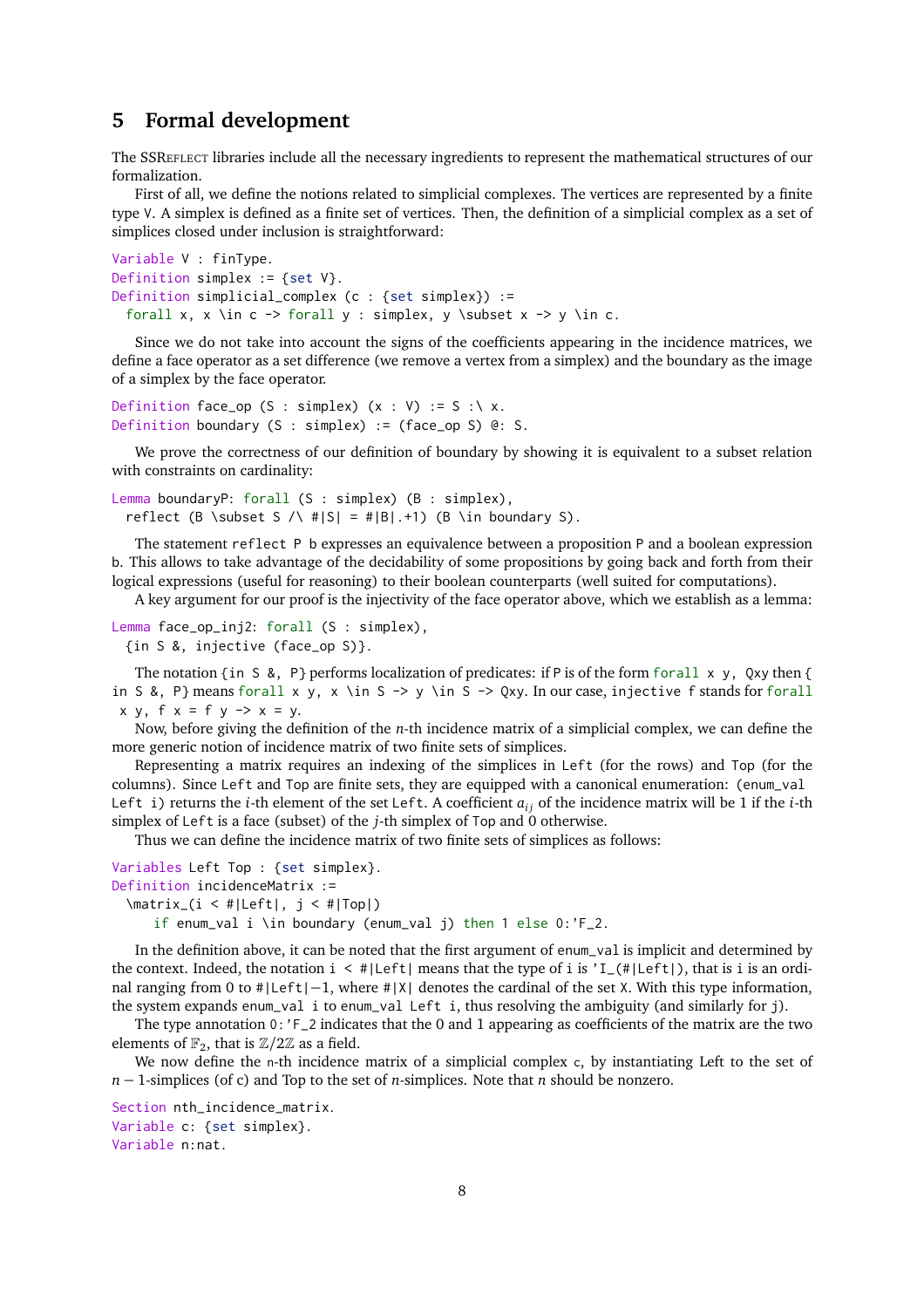```
Definition n_1_simplices := [set x \in c | #|x| == n].
Definition n_simplices := [set x \in c | #|x| == n+1].
Definition incidence_matrix_n :=
 incidenceMatrix n_1_simplices n_simplices.
End nth_incidence_matrix.
```
Then we have all the ingredients to state Theorem [1:](#page-6-0)

```
Theorem incidence_matrices_sc_product:
 forall (V:finType) (n:nat) (sc: {set (simplex V)}),
   simplicial_complex sc ->
     (incidence_mx_n sc n) *m (incidence_mx_n sc (n.+1)) = 0.
```
In the statement above, \*m denotes the matricial product. The type information of each matrix includes its size. When the product operator is applied, the typechecking ensures that the two arguments have compatible sizes. Then the system knows the expected size of the result matrix and reads 0 as the null matrix of this size.

The formal proof of Theorem [1](#page-6-0) follows the schema presented in Section [3.](#page-5-0) A large part of the proof is devoted to the work with summations, for which the Coq/SSReflect library "bigop" has played a key role.

For instance, the first summation splitting (equation [\(3\)](#page-6-1)) is realized by:

rewrite (bigID (mem (boundary (enum\_val j)))).

where *j* belongs to 
$$
S_{n+1}
$$
.

The lemma bigID states that an iterated operation using a commutative monoidal operator can be split:

$$
\sum_{i \in r|P_i} F_i = \sum_{i \in r|P_i \wedge a_i} F_i + \sum_{i \in r|P_i \wedge \sim a_i} F_i
$$

It is also possible to split a summation (equation [\(6\)](#page-7-1)) and at the same time rewrite the first resulting sum to 0 as in:

rewrite (bigID (mem (enum\_val i))) big1.

big1 states that, when a monoidal operator is iterated over elements that are all equal to the neutral, then the result is also the neutral element:

$$
\sum_{i\in r|P_i}0=0
$$

Therefore, after the last tactic, the system will require a proof that all the terms of the first resulting summation are zero. big1 is applied to obtain equations [4](#page-6-1) and [7](#page-7-2) of Section [3.](#page-5-0)

Our proof relies on two main reindexations: from ordinals to *n*-simplices [\(2\)](#page-6-2) and later on from simplices to vertices [\(5\)](#page-7-3). To perform the first reindexation, the script has the following shape:

rewrite (reindex\_onto (enum\_rank\_in Hx0) enum\_val) ; last first.

by move=> x \_ ; exact:enum\_valK\_in.

Where:

- Hx0 is a proof that there exists at least one n-simplex
- enum\_rank\_in enumerates the n-simplices since Hx0 ensures there is at least one
- enum\_val enumerates the ordinals over which the sum is expressed
- reindex\_onto reindexes from ordinals to n-simplices, given a bijection between both sets. Indeed, the second line proves that enum\_val 。 enum\_rank\_in = Id

The second reindexation is based on the injectivity of the face operator:

rewrite big\_imset ; last exact:face\_op\_inj2.

Rewriting with the lemma big\_imset triggers a check that the summation is expressed over the image of a set by a function. In our case, the system automatically infers that this function is the face operator face\_op, and will then ask for a proof of its injectivity.

The lemma eq\_big and its variants eq\_bigl and eq\_bigr allow to rewrite the predicate or the operand of an iterated operation. It is applied in particular to obtain equation [8](#page-7-4) of Section [3:](#page-5-0)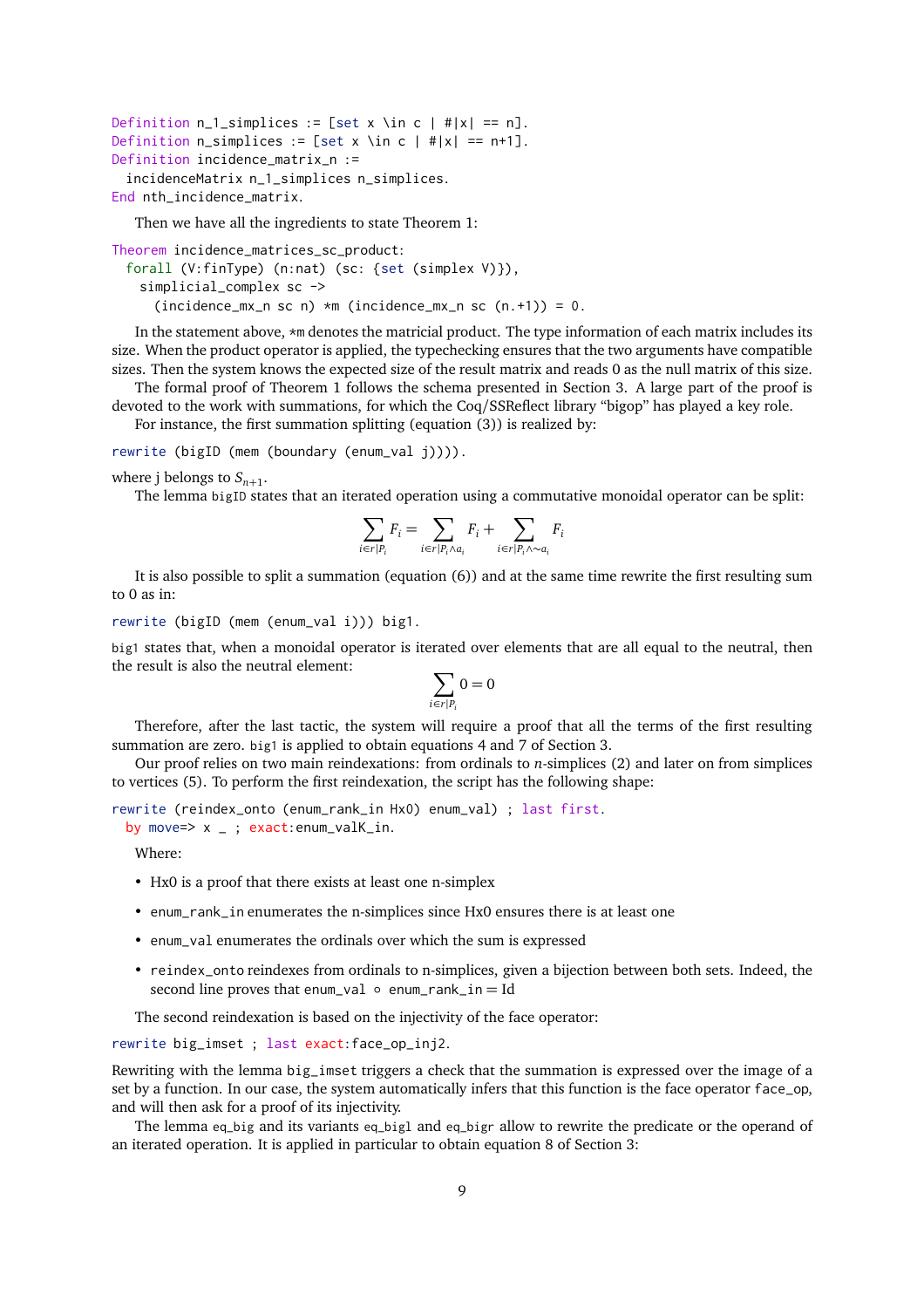rewrite (eq\_bigr (fun  $=$  => 1)).

The system will of course require a proof that the operand is equal to 1. Then it will rewrite the expression to a constant summation, allowing the use of the lemma big\_const to replace it with a product (cardinal of the iterated set by the constant value).

Simple arithmetic arguments on cardinals will then complete the proof. The interested reader will find a snapshot of our development online [[HPDR10](#page-11-17)].

#### **6 Conclusions and further work**

In this paper we have presented the formalization of simplicial complexes and their incidence matrices as well as the main theorem that gives meaning to the definition of homology groups. The proof assistant used has been COQ as well as the SSREFLECT extension and the libraries it provides. The verified algorithm is related to a Computer Algebra system for Algebraic Topology called Kenzo [[DSS98](#page-11-5)]. Therefore, our research is placed between the efforts to formalize mathematics and the application of formal methods in software systems.

Some parts of the future work are quite natural. The work presented here is solid enough to undertake the challenge of formalizing the construction of the Smith Normal Form [[Veb31](#page-11-6)] of incidence matrices, that is the diagonalization process which obtains homology groups of finite type objects.

Moreover, if we want to apply our Algebraic Topology methods to real life problems, for instance the study of medical images, we must be completely sure that our programs are safe. Therefore, the process to construct a simplicial complex from a digital image, presented in Section [3,](#page-5-0) should be formalized, too.

In addition, our proof seems generic enough to achieve the case of working with Z-modules, instead of Z*/*2Z-modules, quite easily.

Another topic is related to the executability of our proofs, that is the computational capabilities of the objects we have defined (like the incidence matrices). Two main approaches are possible: code extraction or internal computations. The first one delivers a certified program and takes advantage of the existing extraction machinery of the Coq system. However, technical limitations have to be dealt with to get a usable program in our context. The second approach is somewhat more challenging regarding efficiency. Indeed, reaching inside Coq an execution speed on par with the one obtained by extraction and compilation is difficult because proofs cannot safely be erased from the terms (what extraction does). However, compilation techniques and evaluation strategies mitigating the performance impact are currently being studied and implemented.

One advantage of this second approach lies in the fact that it would enable the reuse of computational results in further formal developments. For instance, the computation of the smith normal form of a matrix could be used for further deductions, in the same system, on the topological object under study. We are currently studying the use of both code extraction and efficient computational techniques in the Coq/SSReflect system, applied to the objects and theories we have presented above.

### **References**

<span id="page-10-4"></span><span id="page-10-3"></span><span id="page-10-2"></span><span id="page-10-1"></span><span id="page-10-0"></span>

| [ABR08]  | J. Aransay, C. Ballarin, and J. Rubio. A mechanized proof of the Basic Perturbation Lemma.<br>Journal of Automated Reasoning, 40(4):271-292, 2008.                                                           |
|----------|--------------------------------------------------------------------------------------------------------------------------------------------------------------------------------------------------------------|
| [ADFQ03] | R. Ayala, E. Domínguez, A.R. Francés, and A. Quintero. Homotopy in digital spaces. Discrete<br>Applied Mathematics, 125:3-24, 2003.                                                                          |
| [BC04]   | Y. Bertot and P. Castéran. Interactive Theorem Proving and Program Development, Coq'Art: the<br>Calculus of Inductive Constructions. Springer-Verlag, 2004.                                                  |
| [BGBP08] | Y. Bertot, G. Gonthier, S.O. Biha, and I. Pasca. Canonical big operators. In Theorem Proving<br>in Higher-Order Logics (TPHOLS'08), volume 5170 of Lecture Notes in Computer Science, pages<br>86-101, 2008. |
| [DEG99]  | T. K. Dey, H. Edelsbrunner, and S. Guha. Contemporary Mathematics, volume 223, chapter<br>Computational topology. Advances in Discrete and Computational Geometry, pages 190-143.<br>AMS, Providence, 1999.  |